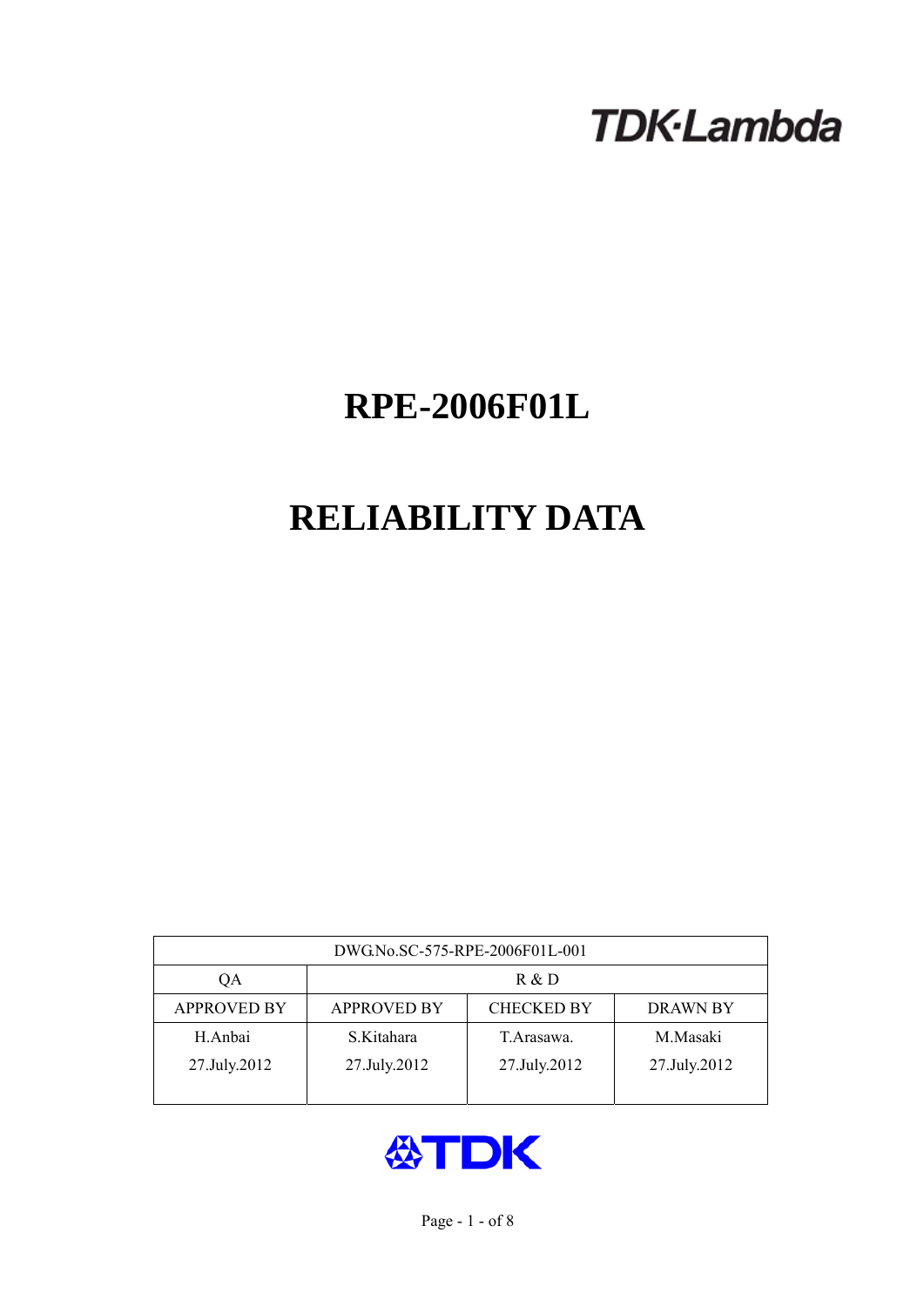# INDEX

|                                     | Page   |
|-------------------------------------|--------|
| 1. Calculated Values of MTBF        | Page-3 |
| 2. Vibration Test                   | Page-4 |
| 3. Heat Cycle Test                  | Page-5 |
| 4. Humidity Test                    | Page-6 |
| 5. High Temperature Resistance Test | Page-7 |
| 6. Low Temperature Storage Test     | Page-8 |

The following data are typical values. As all units have nearly the same characteristics, the data to be considered as ability values.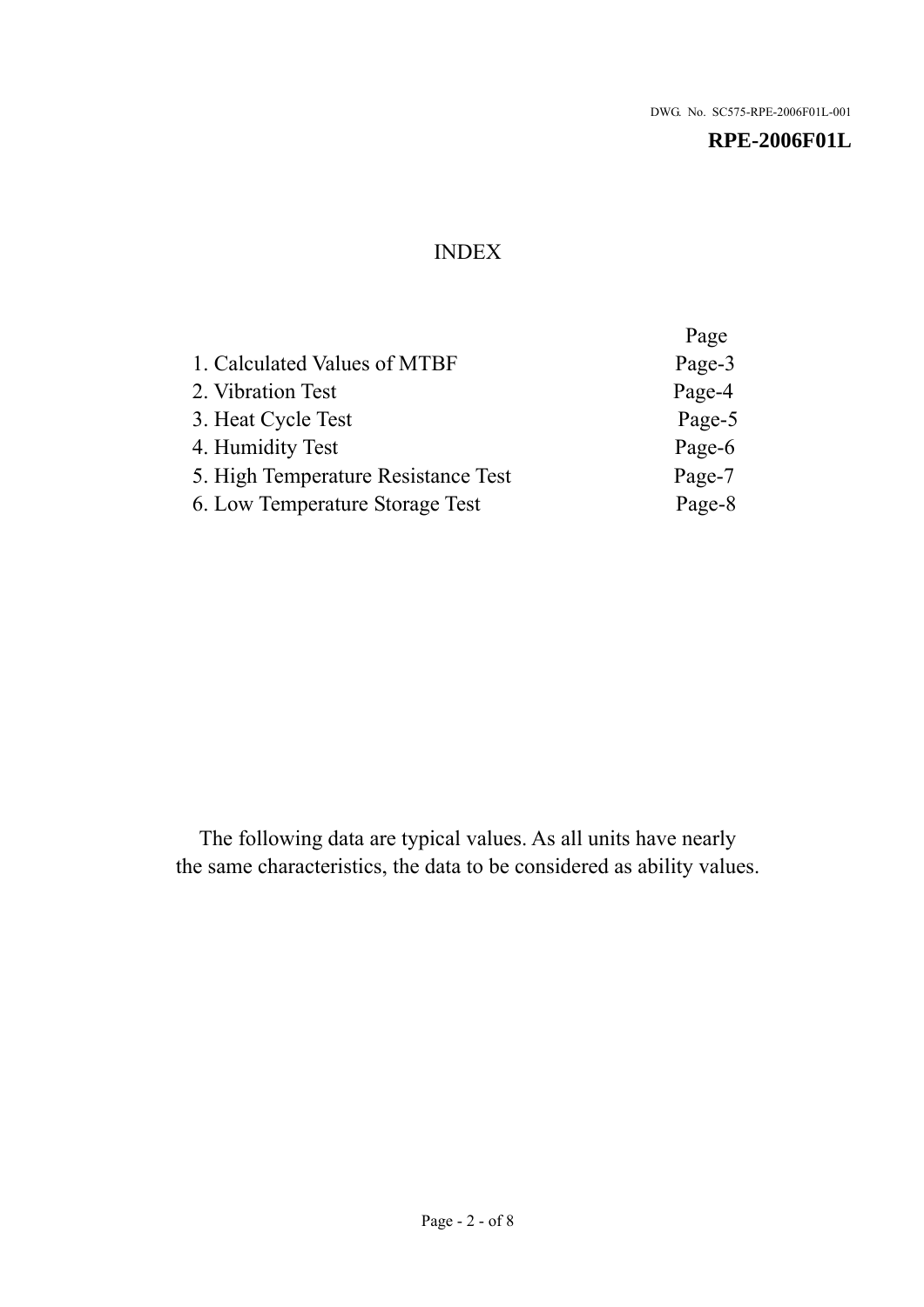1. Calculated Values of MTBF

MODEL:RPE-2006F01L

(1)Calculating Method

Calculated Based on parts stress Reliability projection of MIL-HDBK-217F NOTICE2.

Individual failure rates  $\lambda$  G is given to each part and MTBF is

Calculated by the count of each part.

$$
MIBF = \frac{1}{\lambda_{\text{expap}}} = \frac{1}{\sum_{i=1}^{n} N_i (\lambda_{\text{G}} \pi_Q)_i} \times 10^6 \text{ (hours)}
$$

| $\lambda$ equip | : Total equipment failure rate (Failure / 106 Hours)            |
|-----------------|-----------------------------------------------------------------|
| $\lambda$ G     | : Generic failure rate for the <i>i</i> th generic part         |
|                 | (Failure/ 106 Hours)                                            |
| Ni              | : Quantity of i th generic part                                 |
| N               | : Number of different generic part categories                   |
| $\pi Q$         | : Generic quality factor for the i th generic part( $\pi Q=1$ ) |

## (2)MTBF Values

GF: Ground, Fixed

## $MTBF = 15,918,497$  (Hours)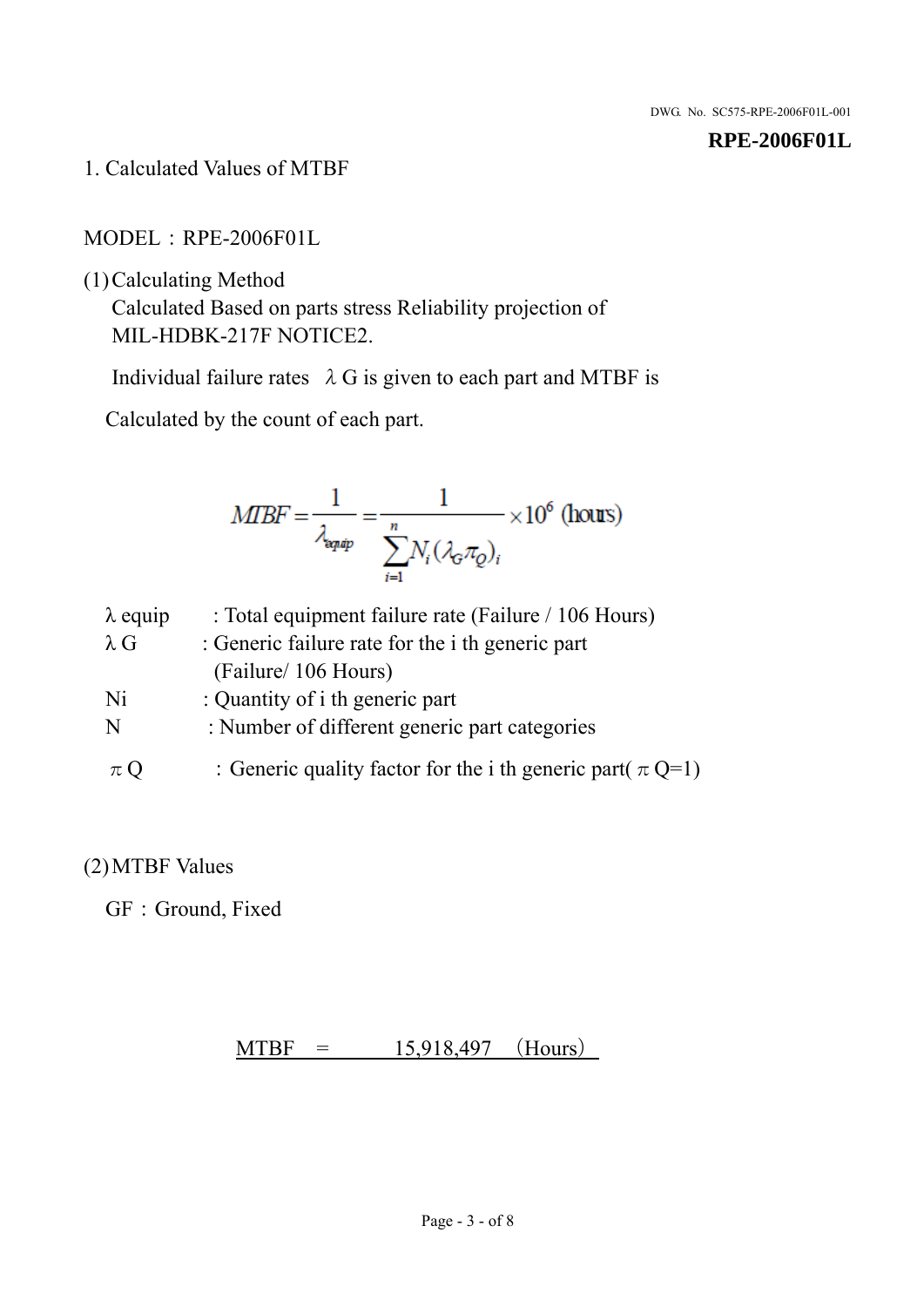#### 2. Vibration Test

### MODEL: RPE-2006F01L (Representation Product : RPE-2006F02)

- (1)Vibration Test Class Frequency Variable Endurance Test
- (2)Equipment Used Controller VS-1000-6, Vibrator 905-FN (IMV CORP.)
- (3)The Number of D.U.T (Device Under Test) 6 units
- (4) Test Conditions Frequency : 10~55Hz Amplitude : 1.5mm,Sweep for 1 min. Dimension and times : X,Y and Z Directions for 2 hours each.
- (5)The Method Fix the D.U.T on the fitting-stage
- (6)Test Results PASS

| Check item                        | Spec.                                |                   | <b>Before Test</b> | After Test      |
|-----------------------------------|--------------------------------------|-------------------|--------------------|-----------------|
| Attenuation(dB)                   | Differential Mode: 25dB min.         | 3 MHz             | 44.01              | 44.62           |
|                                   |                                      | $10 \text{ MHz}$  | 39.06              | 38.65           |
|                                   | Common Mode: 25dB min.               | 2 MHz             | 36.73              | 36.44           |
|                                   |                                      | 10 MHz            | 48.20              | 48.51           |
| Leakage Current (mA)              | $0.5mA$ max. $(250V, 60Hz)$          | Line1             | 0.25               | 0.25            |
|                                   |                                      | Line <sub>2</sub> | 0.25               | 0.25            |
| DC Resistance (m $\Omega$ )       | $100 \text{ m}\Omega$<br>max.        |                   | 40.55              | 40.67           |
| <b>Test Voltage</b>               | $L-L$ : 1768Vdc 60sec.               |                   | <b>OK</b>          | <b>OK</b>       |
|                                   | $L-E$ : 1500Vdc 60sec.               |                   |                    |                 |
| Isolation Resistance( $M\Omega$ ) | 100<br>$M\Omega$ min.(500Vdc 60sec.) |                   | $4.53\times E5$    | $5.05\times E5$ |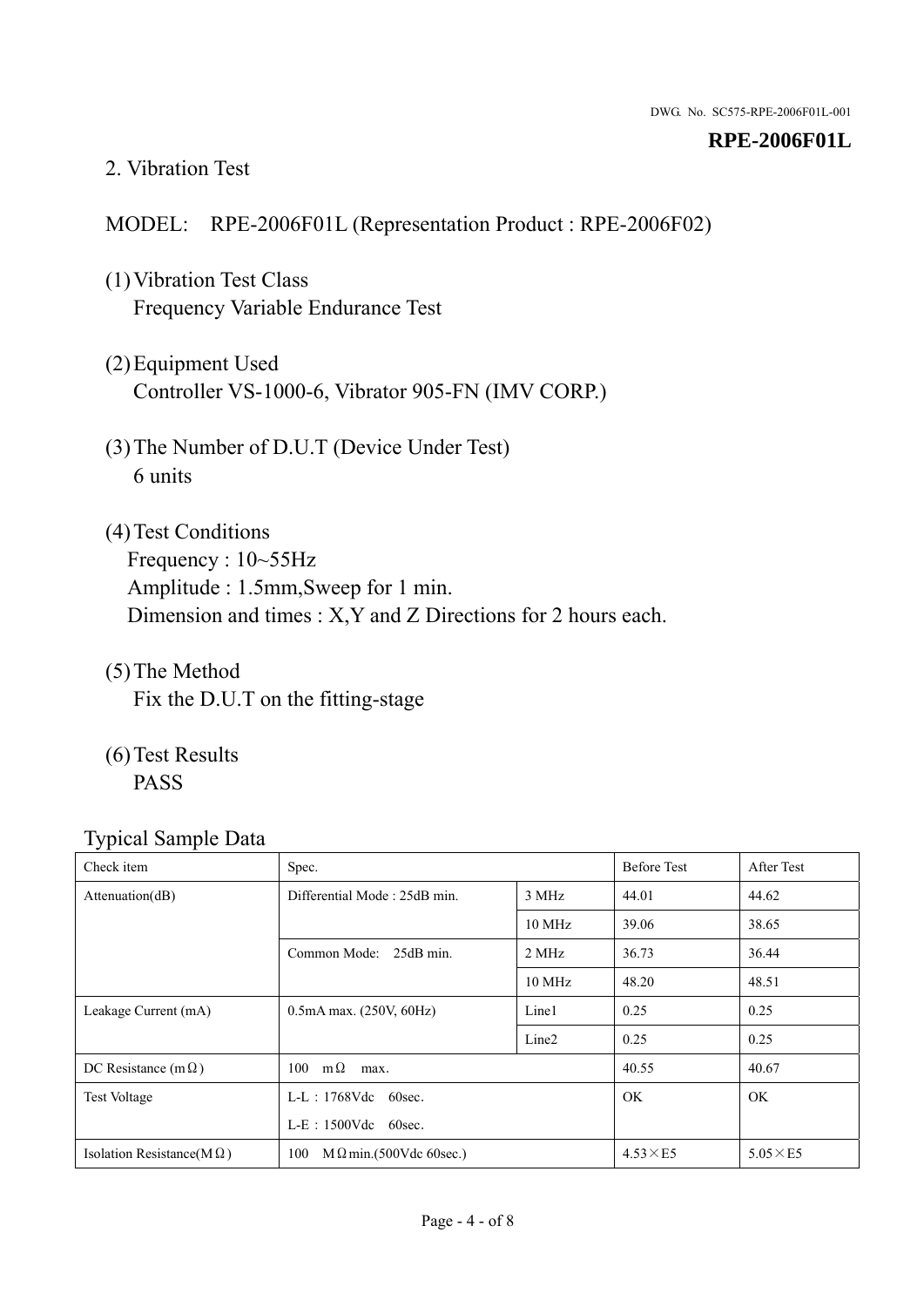## 3. Heat Cycle Test

## MODEL: RPE-2006F01L (Representation Product : RPE-2006F02)

## (1)Equipment Used TEMPERATURE CHAMBER TSA-71H-W (ESPEC CORP.)

- (2)The Number of D.U.T (Device Under Test) 6 units
- 1 cycle (3)Test Conditions 30<sub>min</sub>  $+85^{\circ}$ C 3min. Ambient Temperature : -25~+85℃ Test Cycles: 100 cycles  $-25^{\circ}$ C 30min.

## (4)The Method

Before the test check if there is no abnormal characteristics and put the D.U.T in the testing chamber. Then test it in the above cycles, After the test is completed leave it for 1 hour at room temperature and check it if there is no abnormal each characteristics.

#### (5)Test Results PASS

| Check item                        | Spec.                                |        | <b>Before Test</b> | After Test      |
|-----------------------------------|--------------------------------------|--------|--------------------|-----------------|
| Attention(dB)                     | Differential Mode: 25dB min.         | 3 MHz  | 44.66              | 45.73           |
|                                   |                                      | 10 MHz | 39.24              | 40.05           |
|                                   | Common Mode: 25dB min.               | 2MHz   | 36.56              | 37.52           |
|                                   |                                      | 10 MHz | 48.08              | 45.28           |
| Leakage Current (mA)              | $0/5$ mA max. (250V, 60Hz)           | Line1  | 0.25               | 0.26            |
|                                   |                                      | Line2  | 0.24               | 0.25            |
| DC Resistance (m $\Omega$ )       | $100 \text{ m}\Omega$<br>max.        |        | 41.83              | 41.35           |
| <b>Test Voltage</b>               | $L-L$ : 1768Vdc 60sec.               |        | OK.                | OK.             |
|                                   | $L-E$ : 1500Vdc 60sec.               |        |                    |                 |
| Isolation Resistance(M $\Omega$ ) | 100<br>$M\Omega$ min.(500Vdc 60sec.) |        | $6.42\times E5$    | $6.33\times E5$ |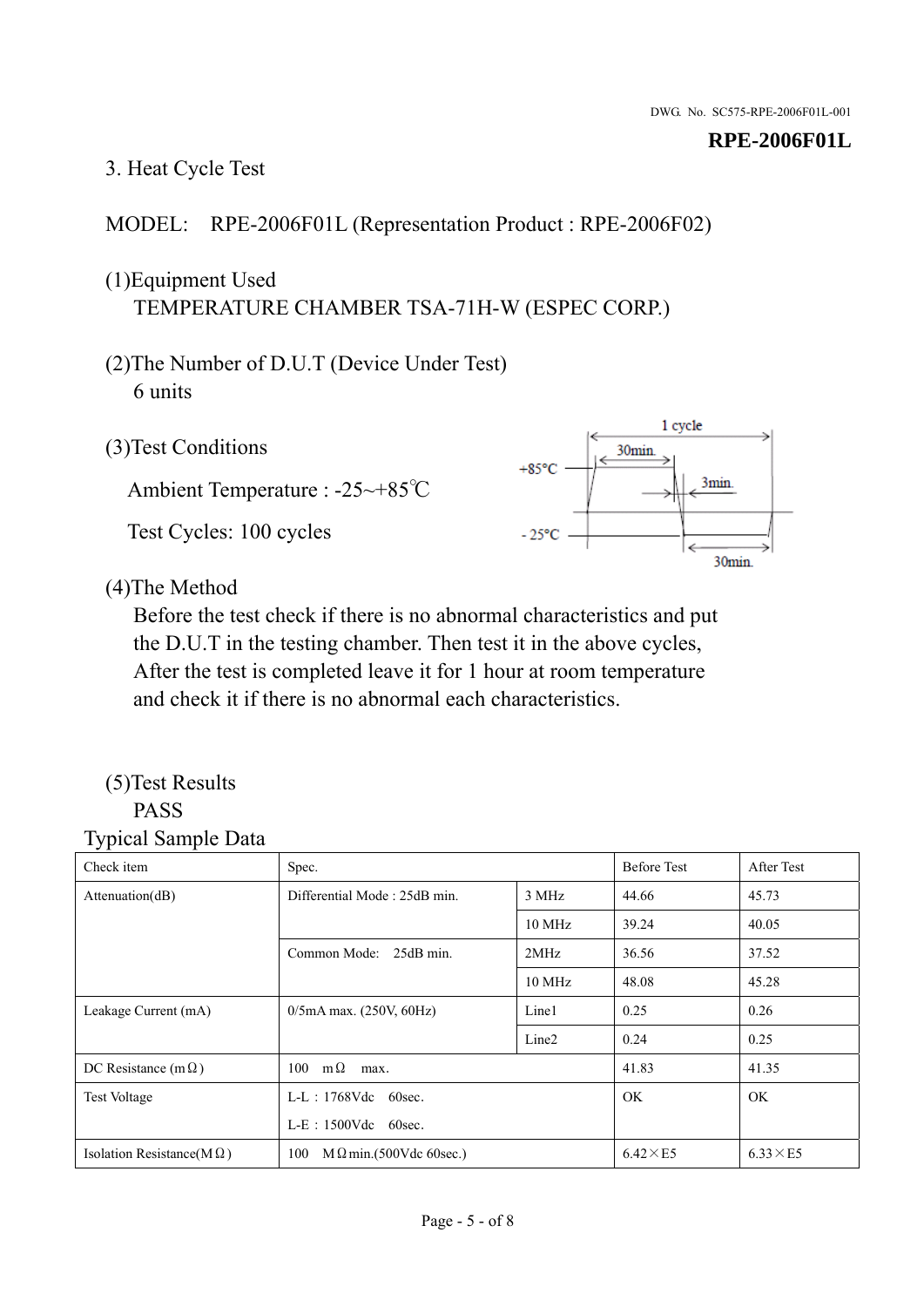## 4. Humidity Test

### MODEL: RPE-2006F01L (Representation Product : RPE-2006F02)

## (1)Equipment Used TEMP. & HUMID. CHAMBER PR-4KT (ESPEC CORP.)

- (2)The Number of D.U.T (Device Under Test) 6 units
- (3)Test Conditions

Ambient Temperature : +40℃

Test Times: 500 hours Ambient Humidity: 90~95%RH No Dewdrop

#### (4)The Method

Before the test check if there is no abnormal characteristics and put the D.U.T in the testing chamber. Then test it in the above conditions. After the test is completed leave it for 1 hour at room temperature and check it if there is no abnormal each characteristics.

# (5)Test Results

## PASS

| Check item                        | Spec.                                 |                   | <b>Before Test</b> | After Test      |
|-----------------------------------|---------------------------------------|-------------------|--------------------|-----------------|
| Attenuation(dB)                   | Differential Mode: 25dB min.          | 3 MHz             | 44.84              | 44.93           |
|                                   |                                       | 10 MHz            | 39.42              | 39.14           |
|                                   | Common Mode: 25dB min.                | 2MHz              | 36.70              | 36.06           |
|                                   |                                       | 10 MHz            | 48.11              | 47.81           |
| Leakage Current (mA)              | $0.5mA$ max. $(250V, 60Hz)$           | Line1             | 0.24               | 0.24            |
|                                   |                                       | Line <sub>2</sub> | 0.24               | 0.24            |
| DC Resistance (m $\Omega$ )       | $100m\Omega$<br>max.                  |                   |                    | 40.40           |
| <b>Test Voltage</b>               | $L-L$ : 1768Vdc 60sec.                |                   |                    | OK.             |
|                                   | $L-E$ : 1500Vdc 60sec.                |                   |                    |                 |
| Isolation Resistance(M $\Omega$ ) | 100<br>$M \Omega$ min.(500Vdc 60sec.) |                   | $6.94\times E5$    | $6.84\times E5$ |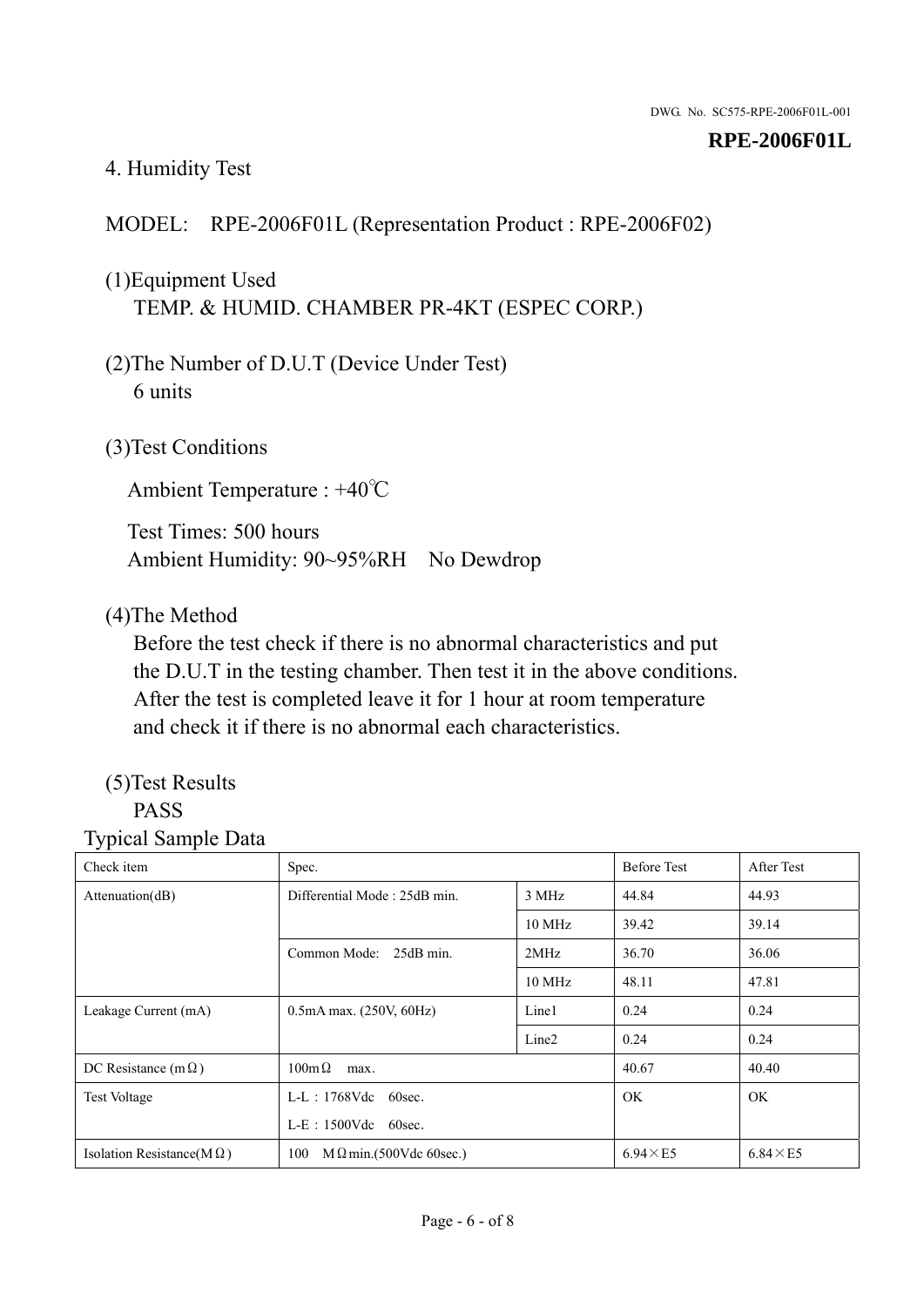### 5. High Temperature Resistance Test

## MODEL: RPE-2006F01L (Representation Product : RPE-2006F02)

# (1)Equipment Used TEMPERATURE CHAMBER PHH-300 (ESPEC CORP.)

- (2)The Number of D.U.T (Device Under Test) 6 units
- (3)Test Conditions

Ambient Temperature : +55℃

Test Times: 500 hours Operating: DC 6A

### (4)The Method

Before the test check if there is no abnormal characteristics and put the D.U.T in the testing chamber. Then test it in the above conditions. After the test is completed leave it for 1 hour at room temperature and check it if there is no abnormal each characteristics.

# (5)Test Results

# PASS

| ັ່<br>л.<br>Check item            | Spec.                                 |                   | <b>Before Test</b> | After Test      |
|-----------------------------------|---------------------------------------|-------------------|--------------------|-----------------|
| Attenuation(dB)                   | Differential Mode: 25dB min.          | 3 MHz             | 44.47              | 45.50           |
|                                   |                                       | 10 MHz            | 39.67              | 39.51           |
|                                   | Common Mode: 25dB min.                | 2MHz              | 36.85              | 36.93           |
|                                   |                                       | 10 MHz            | 48.24              | 48.00           |
| Leakage Current (mA)              | $0.5mA$ max. $(250V, 60Hz)$           | Line1             | 0.25               | 0.25            |
|                                   |                                       | Line <sub>2</sub> | 0.23               | 0.24            |
| DC Resistance (m $\Omega$ )       | $100 \text{m}\,\Omega$<br>max.        |                   | 40.28              | 40.15           |
| <b>Test Voltage</b>               | $L-L$ : 1768Vdc 60sec.                |                   | OK.                | OK.             |
|                                   | $L-E$ : 1500Vdc 60sec.                |                   |                    |                 |
| Isolation Resistance(M $\Omega$ ) | $M \Omega$ min.(500Vdc 60sec.)<br>100 |                   | $8.09\times E5$    | $7.96\times E5$ |